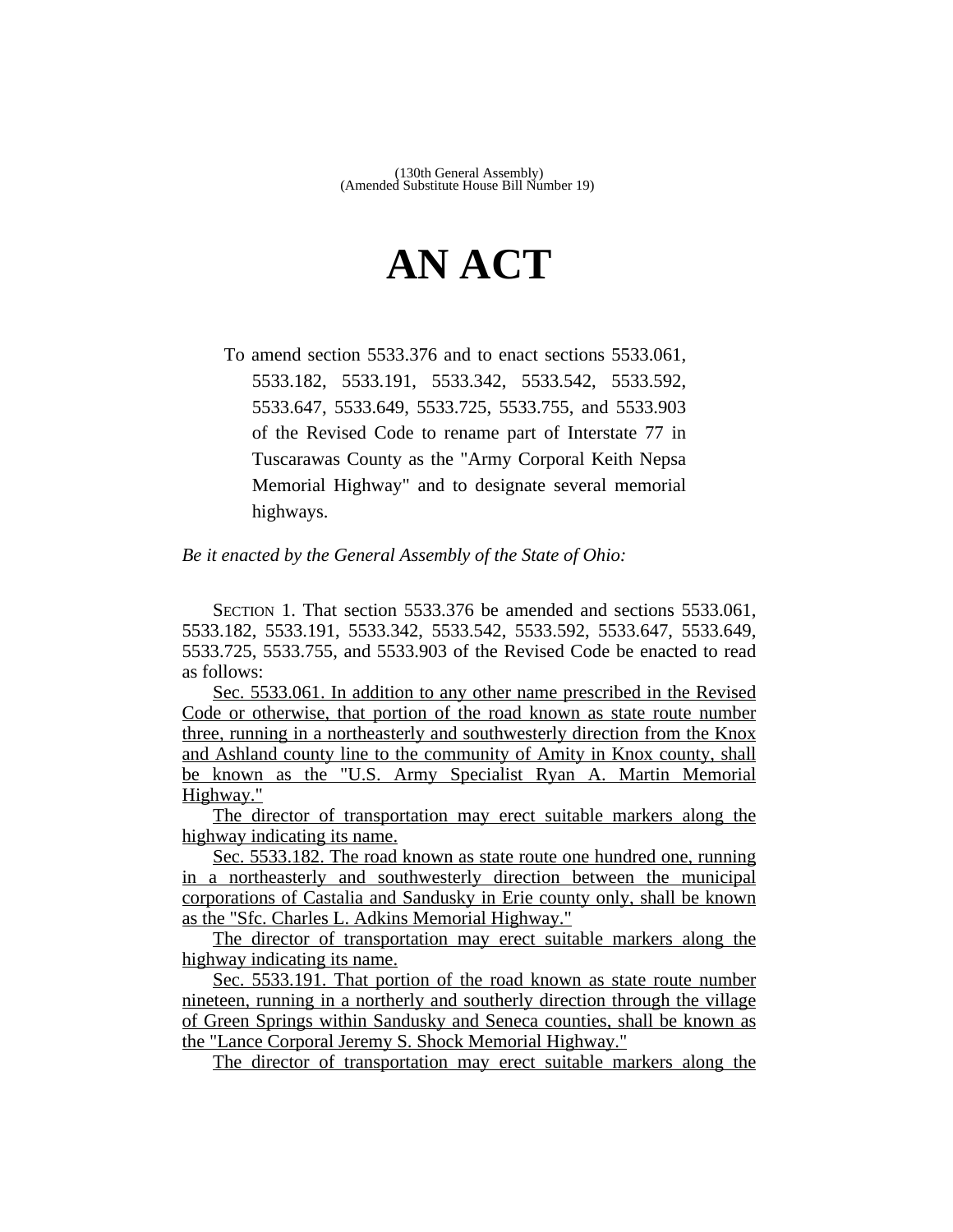highway indicating its name.

Sec. 5533.342. That portion of the road known as state route number forty-five, commencing at the intersection of that route and Lisbon street in the municipal corporation of Wellsville and extending in a northerly direction through Yellow Creek township in Columbiana county to the Madison township line, shall be known as the "Corporal Ernest G. Madden Memorial Highway."

The director of transportation may erect suitable markers along the highway indicating its name.

Sec. 5533.376. In addition to the designation in section 5533.37 of the Revised Code, that portion of the road known as interstate route number seventy-seven, commencing in Tuscarawas county at mile marker number seventy-nine and proceeding in a northerly direction to mile marker number eighty-one, shall be known as the "Army Private First Class Corporal Keith Nepsa Memorial Highway."

The director of transportation may erect suitable markers along the highway indicating its name.

Sec. 5533.542. That portion of the road known as state route number six hundred seventy-six, from mile marker number twenty-two to mile marker twenty-three, in Washington county only, shall be known as the "U.S. Army Specialist Allen Nolan Memorial Highway."

The director of transportation may erect suitable markers along the highway indicating its name.

Sec. 5533.592. That portion of the road known as state route number seven running in a north and south direction, from mile marker twenty-four to mile marker twenty-two in Jefferson county, shall be known as "U.S.M.C. Sgt. Nathaniel Shae Rock Memorial Highway."

The director of transportation may erect suitable markers along the highway indicating its name.

Sec. 5533.647. That portion of the road known as state route number forty-three, commencing at the intersection of that state route and Fairchild avenue within the city of Kent in Portage county and proceeding in a northerly direction to the northern boundary of Kent, shall be known as the "Spc. Adam S. Hamilton Memorial Highway."

The director of transportation may erect suitable markers along the highway indicating its name.

Sec. 5533.649. That portion of the road known as state route number fifty-one, commencing at the intersection of that route and Witty road and proceeding in a northwesterly direction to the intersection of that route and state route number seven hundred ninety-five within Ottawa county only,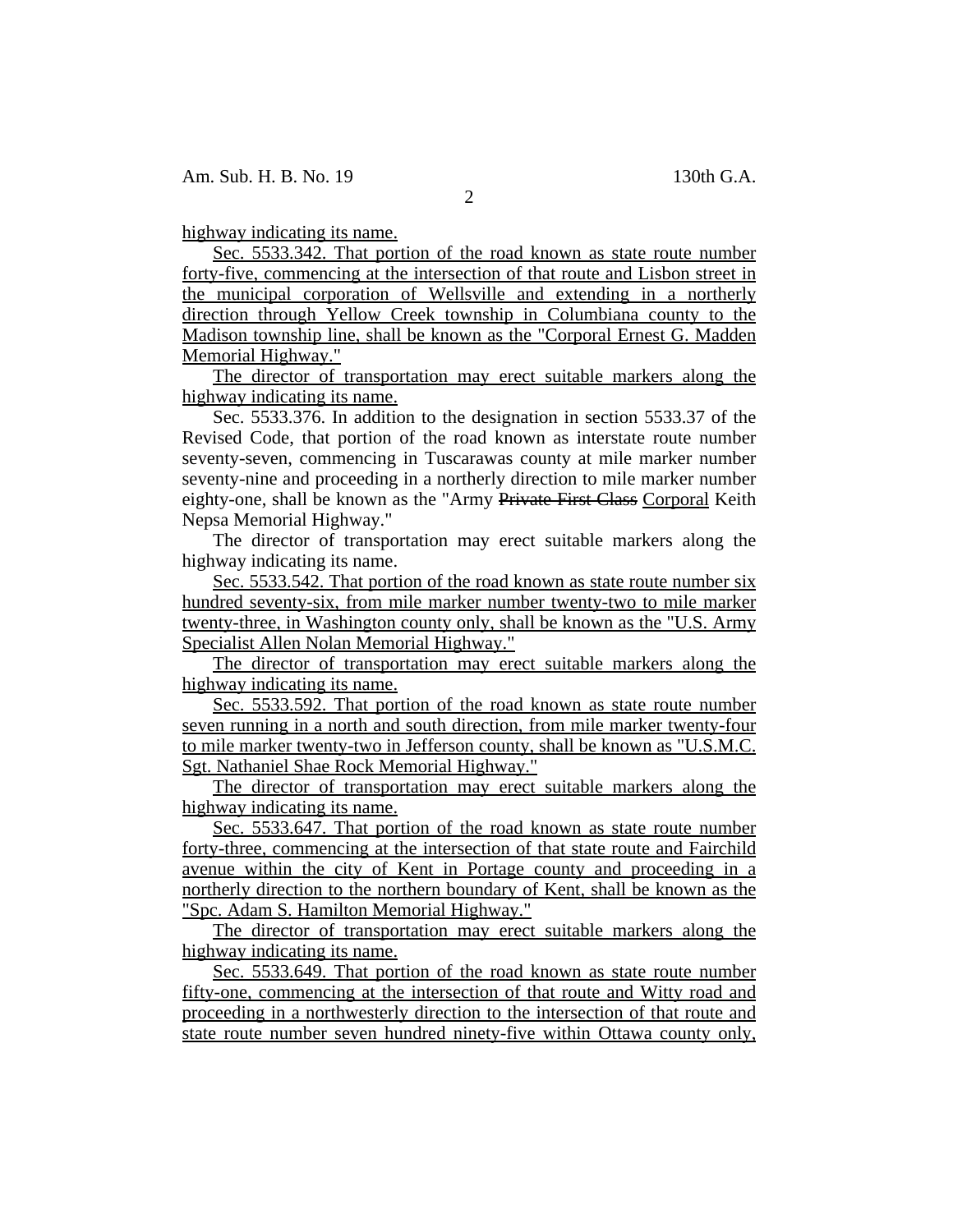3

shall be known as the "Officer William J. Hetrick Memorial Highway."

The director of transportation may erect suitable markers along the highway indicating its name.

Sec. 5533.725. That portion of the road known as state route number seven hundred twenty-five, commencing at the intersection of that road and Heincke road in the municipal corporation of Miamisburg and extending in an easterly direction to the intersection of that road and state route number seven hundred forty-one, in Montgomery county only, shall be known as the "Marine Corporal Paul W. Zanowick II Memorial Highway."

The director of transportation may erect suitable markers along the highway indicating its name.

Sec. 5533.755. That portion of the road known as state route number fifty-five, running in an easterly direction between the municipal corporations of Troy and Casstown in Miami county, shall be known as the "Pfc. Jeffrey L. Rice Memorial Highway."

The director of transportation may erect suitable markers along the highway indicating its name.

Sec. 5533.903. In addition to any other name prescribed in the Revised Code or otherwise, that portion of interstate route number two hundred seventy, commencing at the intersection of that interstate route and United States route number thirty-three in southeast Franklin county and proceeding in a westerly, then northerly, and then easterly direction to the intersection of that interstate route and state route number three hundred fifteen in northwest Franklin county, shall be known as the "Lt. Miroslav Steven Zilberman Memorial Highway."

The director of transportation may erect suitable markers along the highway indicating its name.

SECTION 2. That existing section 5533.376 of the Revised Code is hereby repealed.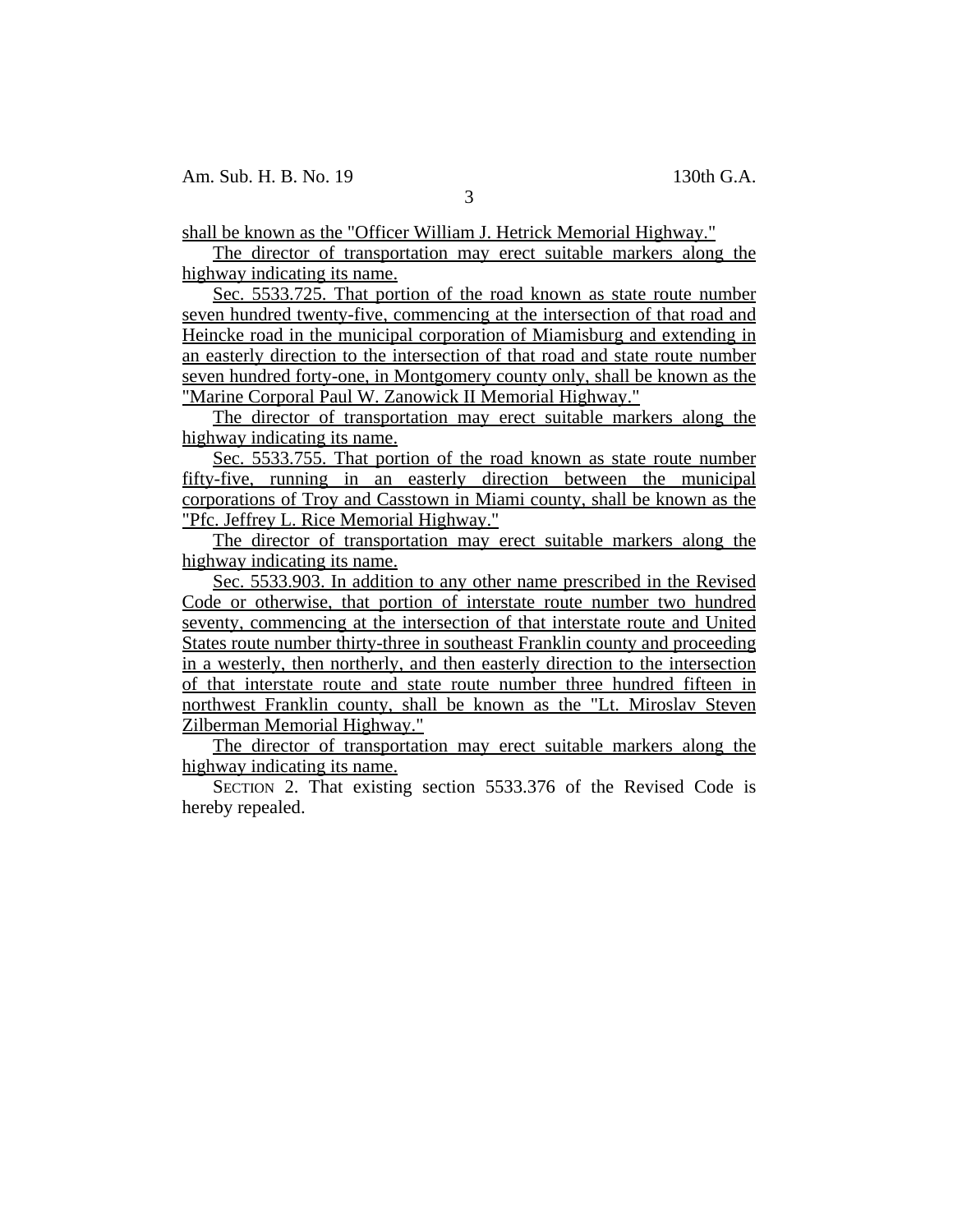*Speaker \_\_\_\_\_\_\_\_\_\_\_\_\_\_\_\_\_\_ of the House of Representatives.*

<u> 1980 - Johann Barn, mars an t-Amerikaansk kommunister (</u>

*President \_\_\_\_\_\_\_\_\_\_\_\_\_\_\_\_\_\_ of the Senate.*

<u> 1989 - Johann Barbara, martxa a</u>

Passed \_\_\_\_\_\_\_\_\_\_\_\_\_\_\_\_\_\_\_\_\_\_\_\_\_, 20\_\_\_\_

Approved \_\_\_\_\_\_\_\_\_\_\_\_\_\_\_\_\_\_\_\_\_\_\_\_\_, 20\_\_\_\_

*Governor.*